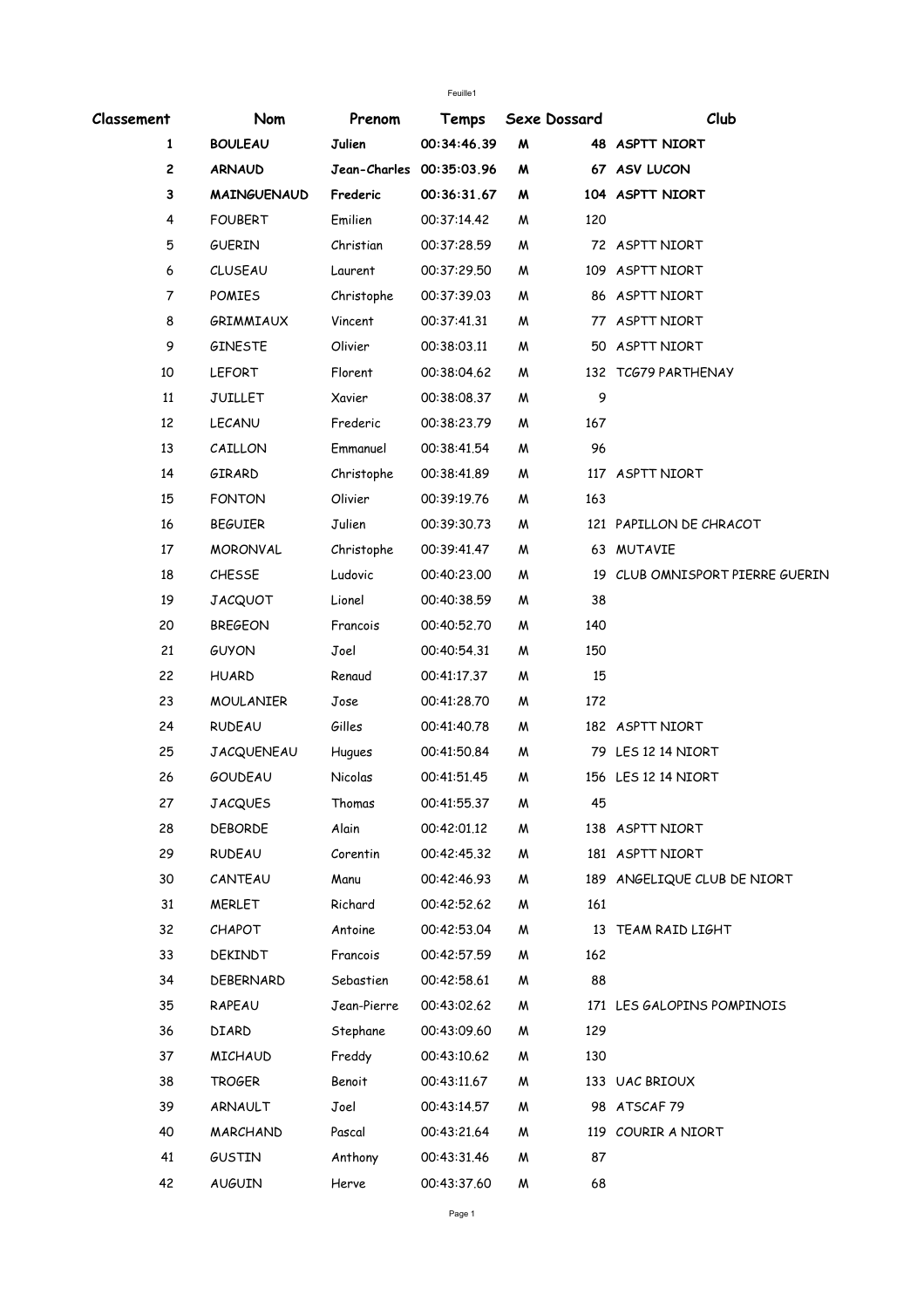| Classement | Nom                | Prenom                    | Temps       |   | Sexe Dossard | Club                   |
|------------|--------------------|---------------------------|-------------|---|--------------|------------------------|
| 43         | <b>GUILLON</b>     | Stephane                  | 00:44:10.51 | W | 93           |                        |
| 44         | CRAIPEAU           | Jean-Francois 00:44:11.89 |             | W |              | 166 BC CHAURAY         |
| 45         | <b>BELLONI</b>     | Fabien                    | 00:44:15.96 | W |              | 28 GROUPAMA            |
| 46         | PETIT              | Anthony                   | 00:44:21.47 | W |              | 110 AUXERRE            |
| 47         | <b>MONNERIE</b>    | Marc                      | 00:44:22.69 | W |              | 4 TYS FUTAL CLUB       |
| 48         | <b>TANGUY</b>      | Mathieu                   | 00:44:28.45 | W | 175          |                        |
| 49         | <b>GRIGNON</b>     | Loic                      | 00:44:35.64 | M |              | 184 CLUB DES GHOLS     |
| 50         | CAILLON            | Jerome                    | 00:44:36.57 | W | 147          |                        |
| 51         | <b>BRAUD</b>       | Yannick                   | 00:44:37.66 | M | 173          |                        |
| 52         | <b>TURPEAU</b>     | Francis                   | 00:44:43.02 | M |              | 65 ASPTT NIORT         |
| 53         | <b>HELSTROFFER</b> | Patrick                   | 00:44:52.37 | M |              | 29 GROUPAMA            |
| 54         | RAMAT              | Olivier                   | 00:44:56.21 | W | 128          |                        |
| 55         | <b>CHAPOT</b>      | Jean                      | 00:45:13.50 | W |              | 12 TEAM RAID LIGHT     |
| 56         | <b>DUCROCQ</b>     | Francis                   | 00:45:18.16 | M |              | 21 FOULEES RENE CAILLE |
| 57         | <b>MAIGUENAUD</b>  | Anita                     | 00:45:19.08 | F |              | 105 JOG FORS           |
| 58         | <b>AUBOIS</b>      | Michael                   | 00:45:20.59 | W | 18           |                        |
| 59         | LE SOLLIEC         | Teddy                     | 00:45:27.07 | W |              | 49 ASPTT NIORT         |
| 60         | <b>JEGOU</b>       | Jean-Louis                | 00:45:29.44 | M | 97           |                        |
| 61         | <b>GUENON</b>      | Philippe                  | 00:45:31.02 | W |              | 126 FOOTING MOUGON     |
| 62         | <b>HENRI</b>       | Jean-Pierre               | 00:46:04.69 | W |              | 36 COURIR A NIORT      |
| 63         | <b>FAUCHER</b>     | Jean-Remy                 | 00:46:07.42 | M | 51           |                        |
| 64         | POUVREAU           | <b>Nicolas</b>            | 00:46:08.11 | W | 152          |                        |
| 65         | <b>CLEMENT</b>     | Cedric                    | 00:46:17.48 | W | 7            |                        |
| 66         | <b>ARNOU</b>       | Louis                     | 00:46:19.54 | W | 95           |                        |
| 67         | <b>BERGER</b>      | Laurent                   | 00:46:21.42 | W | 22           |                        |
| 68         | <b>BRIANCEAU</b>   | Dominique                 | 00:46:24.48 | M |              | 144 ASPTT NIORT        |
| 69         | GREGOIRE           | Francois                  | 00:46:31.04 | M | 146          |                        |
| 70         | <b>BILLAUD</b>     | Sebastien                 | 00:46:33.17 | M | 170          |                        |
| 71         | GAUDRILLER         | Remy                      | 00:46:33.82 | M |              | 90 ASPTT NIORT         |
| 72         | RENAUD             | Christophe                | 00:46:35.71 | M |              | 31 GROUPAMA            |
| 73         | HITIER             | Johannes                  | 00:46:38.07 | M |              | 26 NIORT ENDURANCE 79  |
| 74         | GUITTON            | Serge                     | 00:46:48.64 | M |              | 69 L'EGRAY'S CLUB      |
| 75         | <b>HUGUERRE</b>    | Daniel                    | 00:46:50.75 | M | 125          |                        |
| 76         | <b>COULAIS</b>     | Dominique                 | 00:46:57.03 | M |              | 108 ASPTT NIORT        |
| 77         | <b>DUJOUR</b>      | Jerome                    | 00:47:02.17 | M |              | 191 LES 12 14 NIORT    |
| 78         | <b>BOUET</b>       | Laurent                   | 00:47:04.81 | M | 3            |                        |
| 79         | <b>GRANSAGNE</b>   | David                     | 00:47:05.71 | M |              | 185 XMEN               |
| 80         | <b>FEUTRY</b>      | Guy                       | 00:47:06.61 | M | 80           |                        |
| 81         | DILET              | Stephane                  | 00:47:13.39 | M | 135          |                        |
| 82         | <b>CHOCHINA</b>    | Daniel                    | 00:47:30.03 | M |              | 165 LES 12 14 NIORT    |
| 83         | <b>FOURNIER</b>    | Pierre                    | 00:47:43.73 | M | 169          |                        |
| 84         | L'HOSPITALIER      | Yohann                    | 00:47:48.89 | M | 111          |                        |
|            |                    |                           |             |   |              |                        |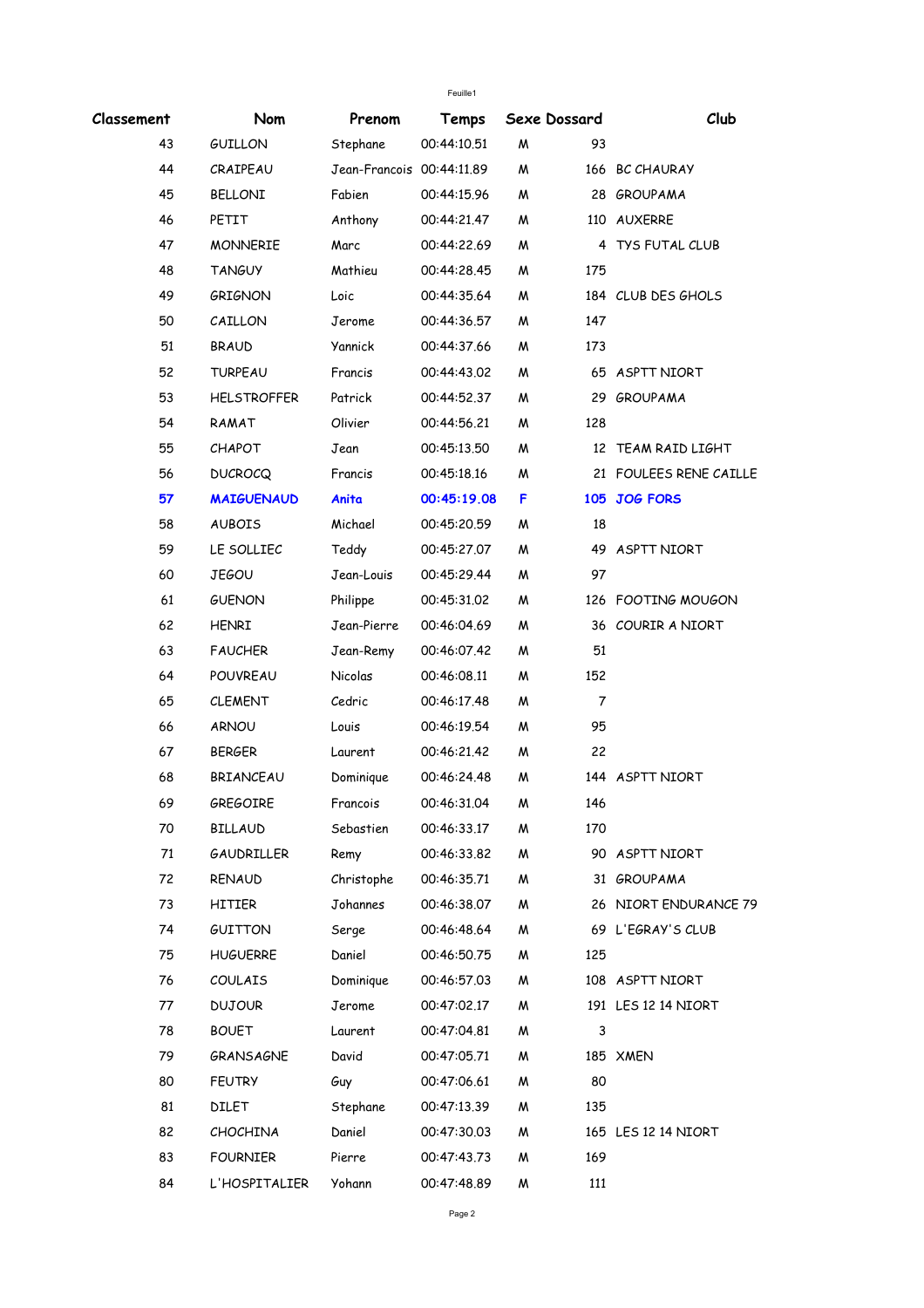| Feuille1   |                 |                         |             |    |              |                      |  |
|------------|-----------------|-------------------------|-------------|----|--------------|----------------------|--|
| Classement | Nom             | Prenom                  | Temps       |    | Sexe Dossard | Club                 |  |
| 85         | ALLAIN          | Guillaume               | 00:47:53.04 | W  | 151          |                      |  |
| 86         | <b>TARIS</b>    | Benoit                  | 00:47:59.34 | M  | 158          |                      |  |
| 87         | LANDREAU        | Francois                | 00:48:00.65 | M  | 168          |                      |  |
| 88         | COINAULT        | Jean-Michel             | 00:48:02.18 | W  |              | 32 GROUPAMA          |  |
| 89         | <b>DELAVEAU</b> | <b>Isabelle</b>         | 00:48:03.36 | F  | 8            |                      |  |
| 90         | <b>JEANJEAN</b> | Stephane                | 00:48:10.32 | W  | 94           |                      |  |
| 91         | ZAWADSKI        | Jacques                 | 00:48:15.21 | M  |              | 6 NIORT ENDURANCE 79 |  |
| 92         | <b>SCHREVEL</b> | Valerie                 | 00:48:20.18 | F  | 66           |                      |  |
| 93         | PLOQUIN         | Claude                  | 00:48:20.98 | W  | 78           |                      |  |
| 94         | PLANTIVEAU      | Pascal                  | 00:48:28.41 | M  | 155          |                      |  |
| 95         | <b>BARBIER</b>  | Stephane                | 00:48:32.21 | W  |              | 64 MUTAVIE           |  |
| 96         | <b>BERTHON</b>  | Vincent                 | 00:48:41.62 | M  |              | 92 XMEN              |  |
| 97         | PETIT           | <b>Yannick</b>          | 00:48:49.34 | W  |              | 131 FRESSI'NATURE    |  |
| 98         | <b>ROY</b>      | Benjamin                | 00:48:56.56 | W  | 20           |                      |  |
| 99         | PALLIER         | Regis                   | 00:48:57.36 | W  | 101          |                      |  |
| 100        | PELLET          | Jean-Philippe           | 00:48:59.46 | W  | 35           |                      |  |
| 101        | <b>GRAYON</b>   | Laurent                 | 00:49:01.45 | W  |              | 16 JOG FORS          |  |
| 102        | <b>GOEMAELE</b> | Laurent                 | 00:49:05.92 | M  |              | 30 GROUPAMA          |  |
| 103        | TAILLIER        | Jeremie                 | 00:49:08.82 | W  | 89           |                      |  |
| 104        | <b>BONNET</b>   | Jean-Marie              | 00:49:12.00 | W  | 112          |                      |  |
| 105        | <b>CHARRIER</b> | Olivier                 | 00:49:18.70 | M  | 160          |                      |  |
| 106        | GIRAUD          | Olivier                 | 00:49:20.42 | W  | 47           |                      |  |
| 107        | DOAZAN          | Laure                   | 00:49:28.03 | F  |              | 183 ASPTT NIORT      |  |
| 108        | MAIREAU         | Frederic                | 00:49:29.73 | W  |              | 27 GROUPAMA          |  |
| 109        | <b>PEYROT</b>   | Pascal                  | 00:49:30.86 | W  |              | 100 ASPTT NIORT      |  |
| 110        | <b>BRUNET</b>   | Alain                   | 00:49:36.54 | M  |              | 159 JOG'GATINE       |  |
| 111        | HU              | Dominique               | 00:49:50.17 | M  | 145          |                      |  |
| 112        | DEPRET          | Marc Hubert 00:49:51.51 |             | M  | 23           |                      |  |
| 113        | BELLIVIER       | Yvon                    | 00:50:10.94 | M  | 62           |                      |  |
| 114        | <b>BOUCHART</b> | Damien                  | 00:50:11.77 | M  | 153          |                      |  |
| 115        | CABELGUEN       | Patrice                 | 00:50:15.70 | M  | 71           |                      |  |
| 116        | PREVIT          | Vincent                 | 00:50:21.18 | M  | 102          |                      |  |
| 117        | LE BRIS         | Christian               | 00:50:39.78 | M  | 149          |                      |  |
| 118        | ROUSSEAU        | Julie                   | 00:50:47.96 | F. |              | 164 ASPTT NIORT      |  |
| 119        | <b>PINGUET</b>  | Alain                   | 00:50:53.18 | M  |              | 188 MCAP             |  |
| 120        | DORMIEU         | Sebastien               | 00:50:54.07 | M  | 17           |                      |  |
| 121        | VIDAULT         | Daniel                  | 00:50:59.45 | M  |              | 54 CASC              |  |
| 122        | <b>JACQUES</b>  | Daniel                  | 00:51:00.40 | M  |              | 57 CASC              |  |
| 123        | MALARY          | Arnaud                  | 00:51:04.50 | M  | 115          |                      |  |
| 124        | <b>ROBUCHON</b> | Rodolphe                | 00:51:13.82 | M  | 25           |                      |  |
| 125        | GESTIN          | Laurent                 | 00:51:14.26 | M  | 157          |                      |  |
| 126        | SENELIER        | Didier                  | 00:51:17.23 | M  |              | 103 ASPTT NIORT      |  |
|            |                 |                         |             |    |              |                      |  |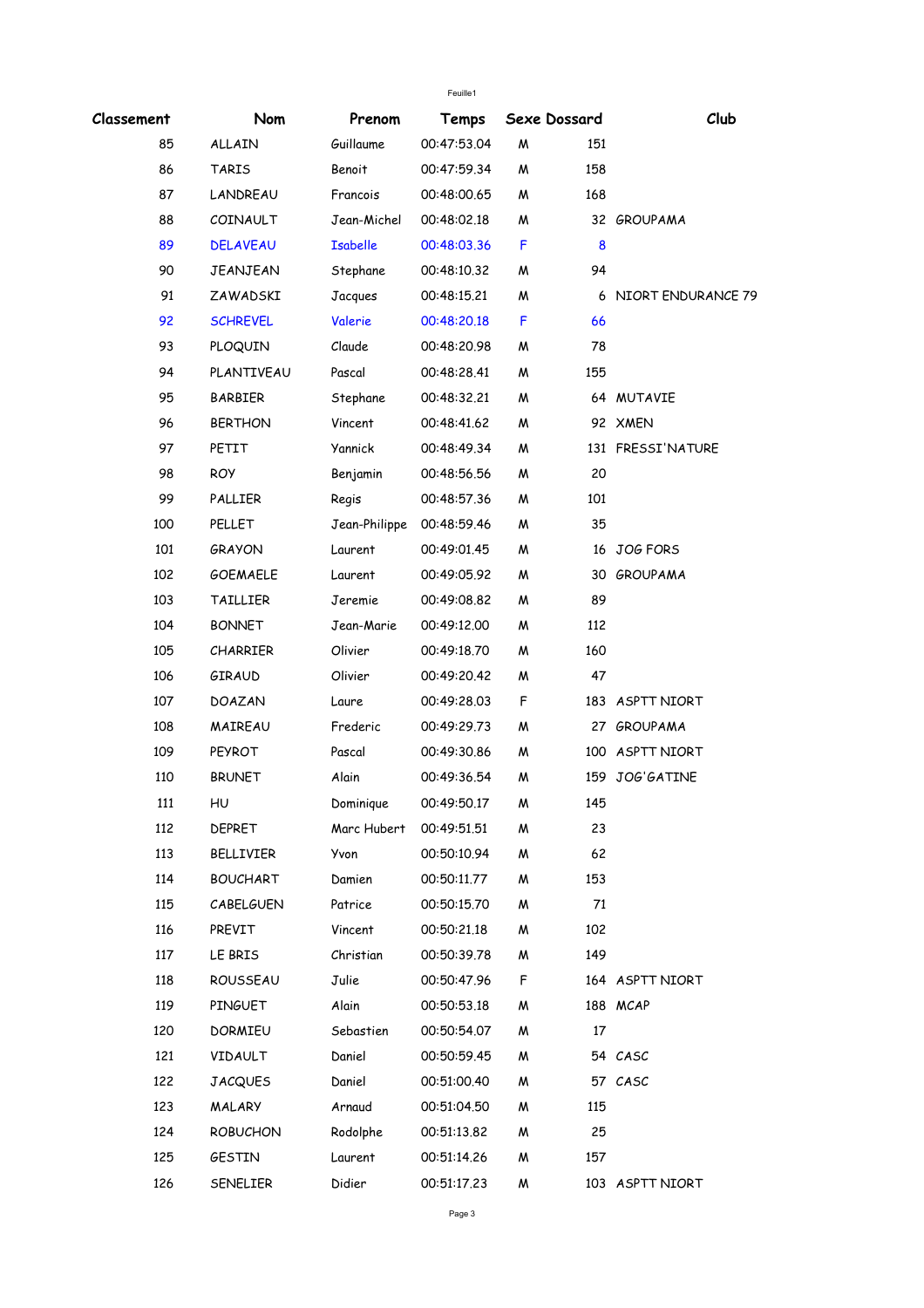|            |                   |             | Feuille1    |              |     |                            |
|------------|-------------------|-------------|-------------|--------------|-----|----------------------------|
| Classement | Nom               | Prenom      | Temps       | Sexe Dossard |     | Club                       |
| 127        | <b>BARBIER</b>    | Arnaud      | 00:51:57.92 | W            | 76  |                            |
| 128        | <b>DUCASSE</b>    | Jose        | 00:52:32.36 | W            | 106 |                            |
| 129        | <b>LEGENDRE</b>   | Alain       | 00:52:38.96 | Μ            | 141 |                            |
| 130        | <b>LHOMME</b>     | Cyril       | 00:52:39.53 | W            |     | 143 JOG FORS               |
| 131        | SOULARD           | Yannick     | 00:53:07.18 | M            | 124 |                            |
| 132        | PIERRE            | Christian   | 00:53:09.21 | W            | 61  |                            |
| 133        | BART              | Dominique   | 00:53:19.64 | W            |     | 74 ASPTT NIORT             |
| 134        | <b>BARBOTTE</b>   | Philippe    | 00:53:45.04 | W            | 33  |                            |
| 135        | GRILLE            | Alexis      | 00:53:47.84 | W            | 83  |                            |
| 136        | <b>BROSSARD</b>   | Thomas      | 00:54:08.43 | Μ            | 177 |                            |
| 137        | <b>CLEMENTE</b>   | Cedric      | 00:54:09.20 | W            |     | 37 JOG FORS                |
| 138        | <b>BREDIF</b>     | Bruno       | 00:54:28.13 | W            | 5   |                            |
| 139        | ALLIROL           | Emilie      | 00:54:32.96 | F            | 52  |                            |
| 140        | <b>CHARLES</b>    | Samuel      | 00:54:34.24 | W            | 178 |                            |
| 141        | <b>AUGELI</b>     | Didier      | 00:54:43.98 | W            | 122 |                            |
| 142        | <b>ROY</b>        | Manon       | 00:54:47.25 | F            |     | 10 TEAM RAID LIGHT         |
| 143        | PHIMMAHA          | Valoun      | 00:54:48.26 | M            |     | 39 CASC                    |
| 144        | <b>MORTREUX</b>   | Alain       | 00:55:37.61 | W            | 107 |                            |
| 145        | <b>SULLET</b>     | Rene        | 00:55:37.61 | W            | 82  |                            |
| 146        | <b>LECONTE</b>    | Hiep        | 00:55:38.53 | W            | 73  |                            |
| 147        | LARGEAU           | Christine   | 00:56:26.39 | F            |     | 44 MACIF                   |
| 148        | <b>BATUT</b>      | Christian   | 00:56:28.65 | W            |     | 154 MACIF                  |
| 149        | <b>SCHAUFFRER</b> | Hugues      | 00:57:36.38 | M            | 34  |                            |
| 150        | <b>HERVE</b>      | Edwige      | 00:58:08.98 | F            |     | 118 JOG'GATINE             |
| 151        | <b>COMMIN</b>     | Nicolas     | 00:58:19.93 | W            | 91  |                            |
| 152        | FAYETTE           | Patrick     | 00:58:21.61 | M            | 53  |                            |
| 153        | RICHARD           | Maxime      | 00:58:22.84 | M            | 176 |                            |
| 154        | CHAPOT            | Christelle  | 00:58:24.71 | F            |     | 14 TEAM RAID LIGHT         |
| 155        | <b>MEBREK</b>     | Eric        | 00:58:27.43 | M            | 24  |                            |
| 156        | <b>MEUNIER</b>    | Patrick     | 00:58:30.32 | M            | 123 |                            |
| 157        | MAILLARD          | Jean-Claude | 00:58:31.54 | W            | 113 |                            |
| 158        | <b>BOURREAU</b>   | Antoine     | 00:58:39.03 | M            | 84  |                            |
| 159        | <b>GUERIT</b>     | Audrey      | 00:58:40.45 | F            |     | 42 AMICALE RURALE CHERVEUX |
| 160        | BARBOT            | Beatrice    | 00:58:43.81 | F            |     | 187 JOG FORS               |
| 161        | <b>CHAUVIN</b>    | Sophie      | 00:59:34.46 | F            |     | 1 MAAF                     |
| 162        | MIGAUD            | Stephane    | 00:59:47.07 | M            | 114 |                            |
| 163        | <b>GUICHARD</b>   | Xavier      | 00:59:56.17 | M            | 174 |                            |
| 164        | GILBERT           | Remy        | 01:15.03    | Μ            | 43  |                            |
| 165        | CADU              | David       | 01:27.42    | M            | 190 |                            |
| 166        | L'HERMITE         | Patrick     | 01:46.79    | M            |     | 81 CASC                    |
| 167        | SENTUCQ           | Jean-Luc    | 01:01:21.56 | M            | 139 |                            |
| 168        | VRIGNAUD          | Didier      | 01:01:55.65 | Μ            | 180 |                            |
|            |                   |             |             |              |     |                            |